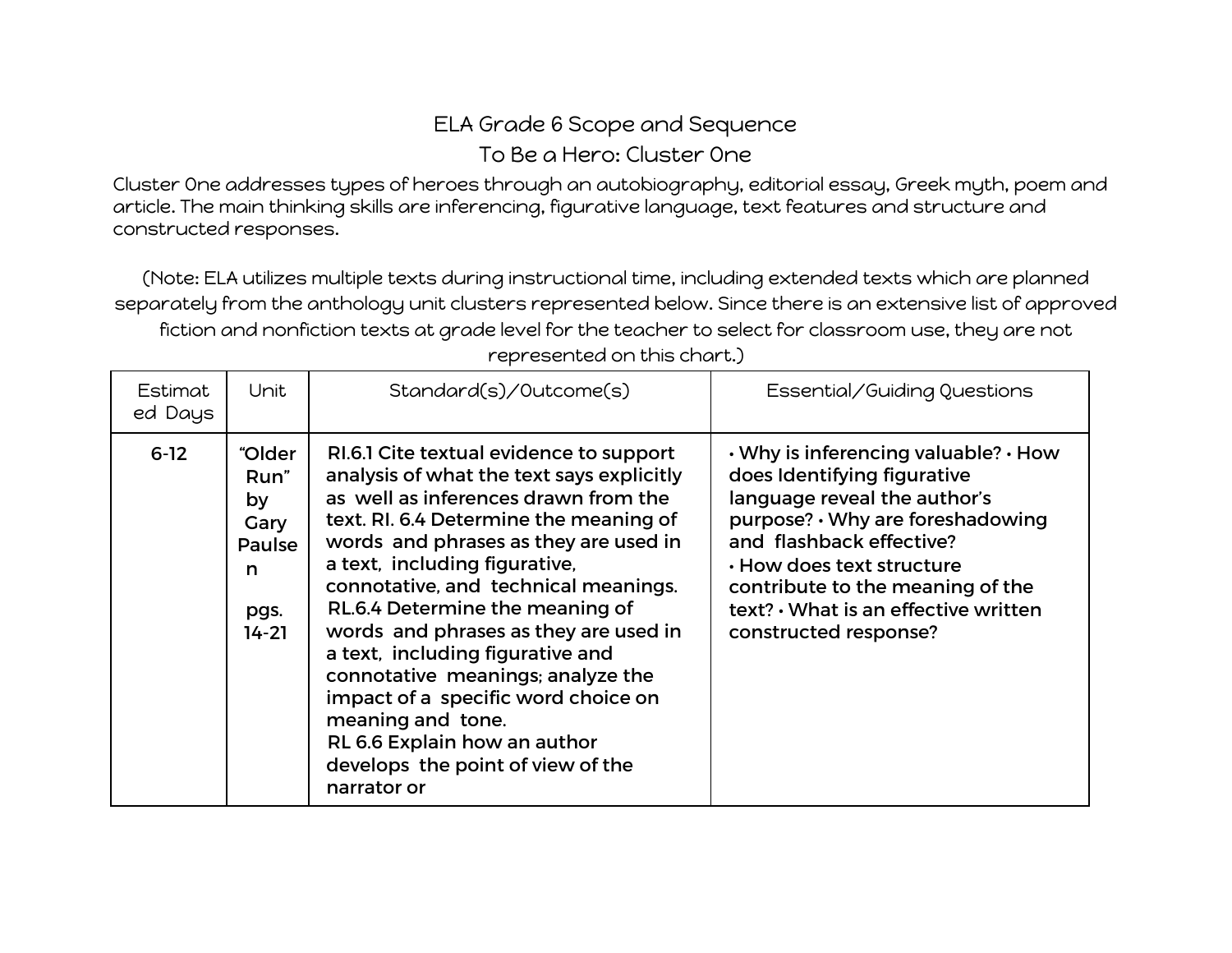|         |                                                                                            | speaker in a text.<br>W.6.1.a Introduce claim(s) and organize<br>the reasons and evidence clearly.<br>SL.6.1.c Pose and respond to specific<br>questions with elaboration and detail<br>by making comments that contribute<br>to the topic, text, or issue under<br>discussion.                                                                                                                                                                                                                                                                                                                                                                                                                                     |                                                                                                                                                                                                |
|---------|--------------------------------------------------------------------------------------------|---------------------------------------------------------------------------------------------------------------------------------------------------------------------------------------------------------------------------------------------------------------------------------------------------------------------------------------------------------------------------------------------------------------------------------------------------------------------------------------------------------------------------------------------------------------------------------------------------------------------------------------------------------------------------------------------------------------------|------------------------------------------------------------------------------------------------------------------------------------------------------------------------------------------------|
| $5 - 7$ | "The<br>Man in<br>the<br>Wat<br>er''<br>by<br>Roger<br>Rosen<br>blatt<br>pgs.<br>$23 - 25$ | RI.6.1 Cite textual evidence to support<br>analysis of what the text says explicitly<br>as well as inferences drawn from the<br>text. RI.6.2 Determine the central idea<br>of a text and how it is conveyed<br>through particular details; provide a<br>summary of the text distinct from<br>personal opinions or judgments.<br>RI.6.3 Analyze in detail how a key<br>individual, event, or idea is introduced,<br>illustrated, and elaborated in a text<br>(e.g., through examples or anecdotes).<br>RI.6.4 Determine the meaning of<br>words and phrases as they are used in<br>a text, including figurative and<br>connotative meanings; analyze the<br>impact of a specific word choice on<br>meaning and tone. | . What is Close Analytical<br>Reading?<br>. How do I identify the central<br>idea of an informational text?<br>· How do I effectively analyze an<br>author's claim and support my<br>analysis? |
| $5 - 7$ | "The<br>Hero's<br>Test"                                                                    | RL.6.2 Determine a theme or central<br>idea of a text and how it is conveyed<br>through particular details; provide a                                                                                                                                                                                                                                                                                                                                                                                                                                                                                                                                                                                               | . How do I practice Close<br>analytical reading?<br>$\cdot$ What is the theme in a text? $\cdot$                                                                                               |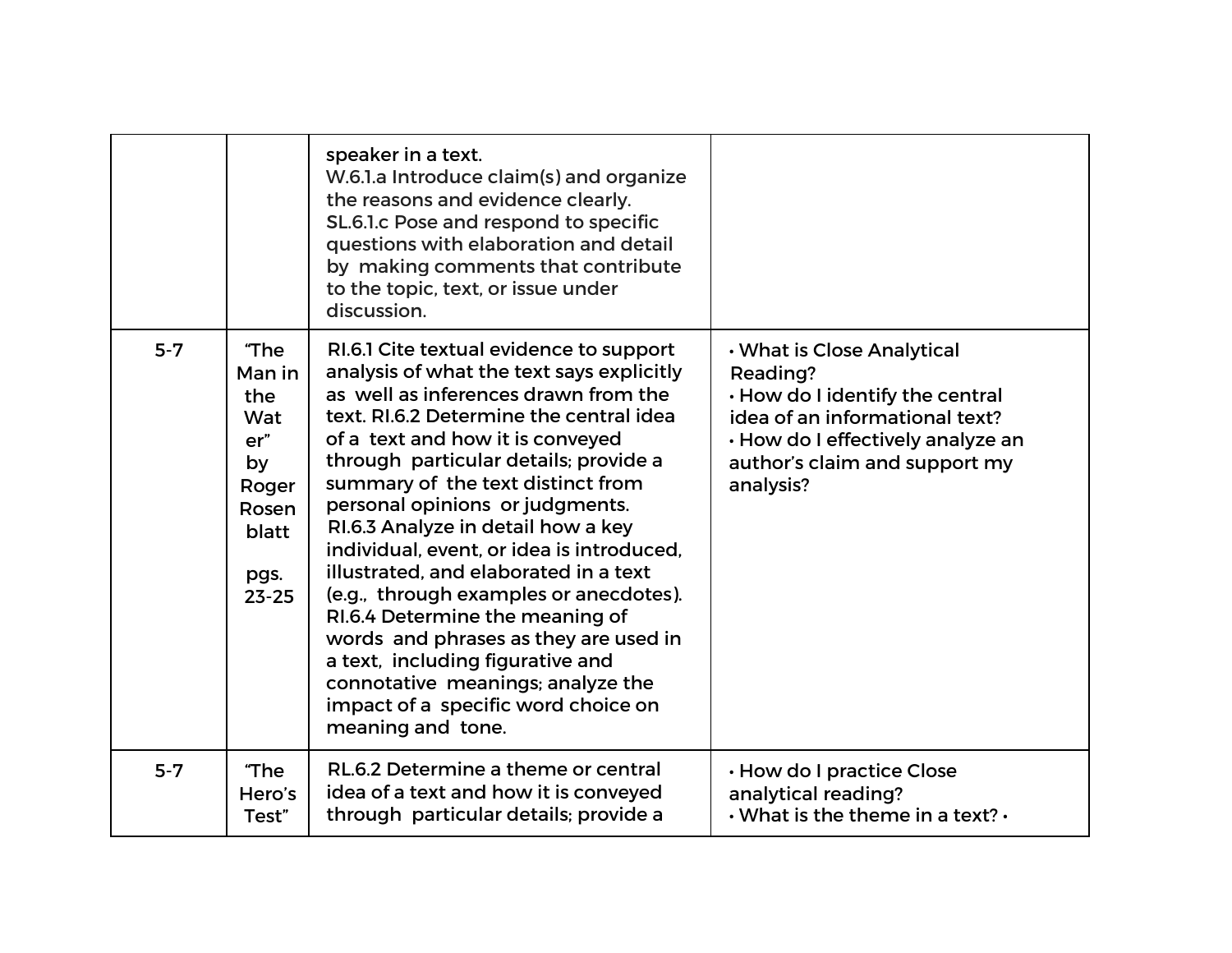| by<br>Aliso<br>u | summary of the text distinct from<br>personal opinions or judgments. | How do I write an effective |
|------------------|----------------------------------------------------------------------|-----------------------------|
|------------------|----------------------------------------------------------------------|-----------------------------|

| n<br>Wittin<br>g<br>pgs.<br>$27 - 32$ | RL.6.3 Describe how a particular<br>story's or drama's plot unfolds in a<br>series of episodes as well as how the<br>characters respond or change as the<br>plot moves toward a resolution.<br>RI.6.1 Cite textual evidence to support<br>analysis of what the text says explicitly<br>as well as inferences drawn from the<br>text. W.6.1.c Use words, phrases, and<br>clauses to clarify the relationships<br>among claim(s) and reasons.<br>W.6.3 Write narratives to develop real<br>or imagined experiences or events<br>using effective technique, relevant<br>descriptive details, and well-<br>structured event sequences.<br>W.6.4 Produce clear and coherent<br>writing in which the development,<br>organization, and style are appropriate<br>to task, purpose, and audience.<br>SL.6.1 Engage effectively in a range of<br>collaborative discussions (one-on-one, | constructed response? |
|---------------------------------------|--------------------------------------------------------------------------------------------------------------------------------------------------------------------------------------------------------------------------------------------------------------------------------------------------------------------------------------------------------------------------------------------------------------------------------------------------------------------------------------------------------------------------------------------------------------------------------------------------------------------------------------------------------------------------------------------------------------------------------------------------------------------------------------------------------------------------------------------------------------------------------|-----------------------|
|                                       | in groups, and teacher-led)                                                                                                                                                                                                                                                                                                                                                                                                                                                                                                                                                                                                                                                                                                                                                                                                                                                    |                       |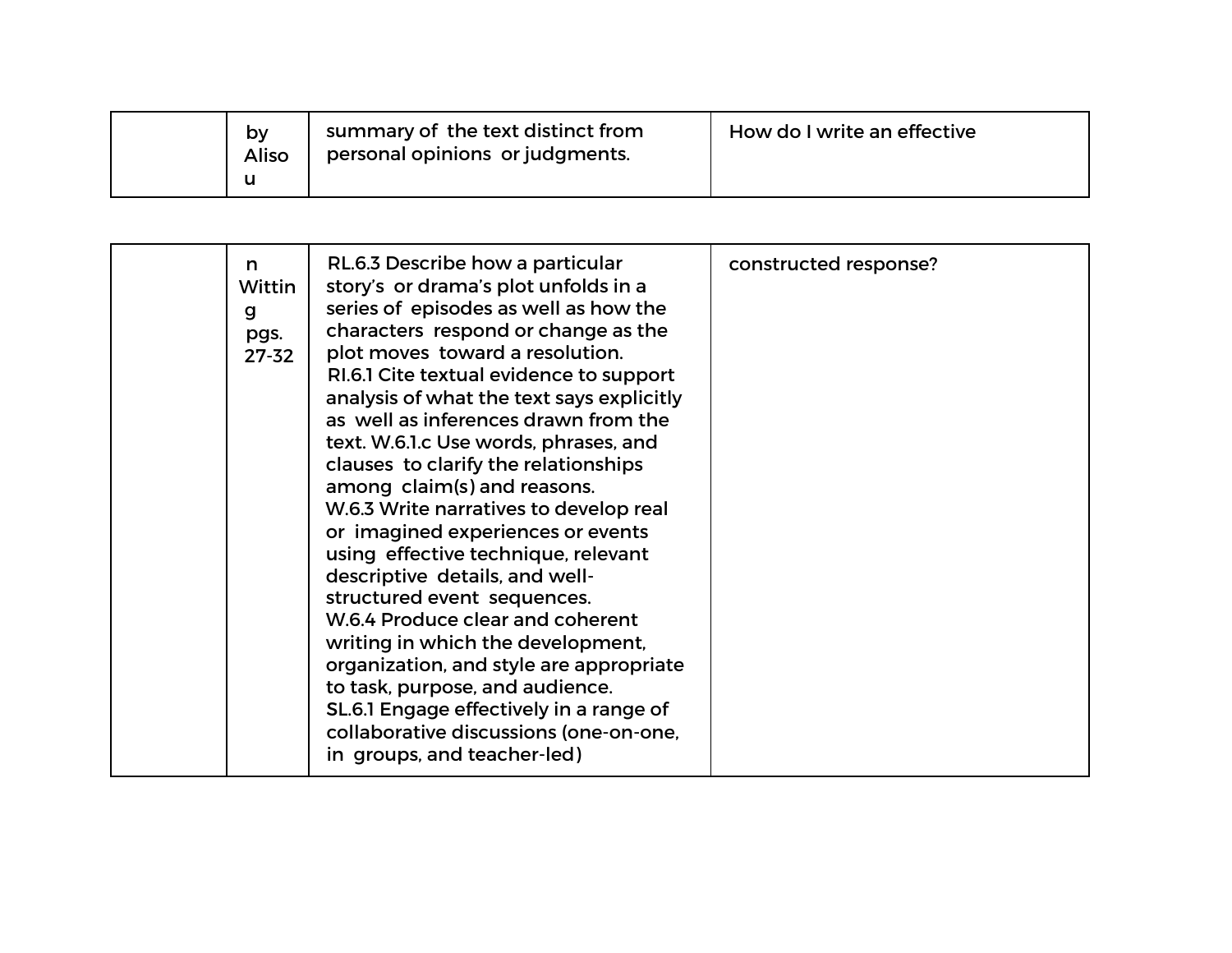| $2 - 3$ | "Bird<br>fo<br>ot's<br>Grand<br>pa" by<br>Jose<br>ph<br><b>Bruc</b><br>h | RI.6.1 Cite textual evidence to support<br>analysis of what the text says explicitly<br>as well as inferences drawn from the<br>text. RL.6.2 Determine a theme or<br>central idea of a text and how it is<br>conveyed through particular details;<br>provide a summary of the text distinct<br>from personal opinions | . How do I practice Close<br>analytical reading?<br>. How does Identifying figurative<br>reveal the author's<br>language<br>purpose? • What is the theme in a<br>text? |
|---------|--------------------------------------------------------------------------|-----------------------------------------------------------------------------------------------------------------------------------------------------------------------------------------------------------------------------------------------------------------------------------------------------------------------|------------------------------------------------------------------------------------------------------------------------------------------------------------------------|
|---------|--------------------------------------------------------------------------|-----------------------------------------------------------------------------------------------------------------------------------------------------------------------------------------------------------------------------------------------------------------------------------------------------------------------|------------------------------------------------------------------------------------------------------------------------------------------------------------------------|

| ac<br>pg. 33 | or judgments.<br>RL.6.4 Determine the meaning of<br>words and phrases as they are used in<br>a text, including figurative and<br>connotative meanings; analyze the<br>impact of a specific word choice on<br>meaning and tone.<br>W.6.9.a Apply grade 6 Reading<br>standards to literature (e.g., "Compare<br>and contrast texts in different forms or<br>genres [e.g., stories and poems;<br>historical novels and fantasy stories] in<br>terms of their<br>approaches to similar themes<br>and topics"). |  |
|--------------|------------------------------------------------------------------------------------------------------------------------------------------------------------------------------------------------------------------------------------------------------------------------------------------------------------------------------------------------------------------------------------------------------------------------------------------------------------------------------------------------------------|--|
|--------------|------------------------------------------------------------------------------------------------------------------------------------------------------------------------------------------------------------------------------------------------------------------------------------------------------------------------------------------------------------------------------------------------------------------------------------------------------------------------------------------------------------|--|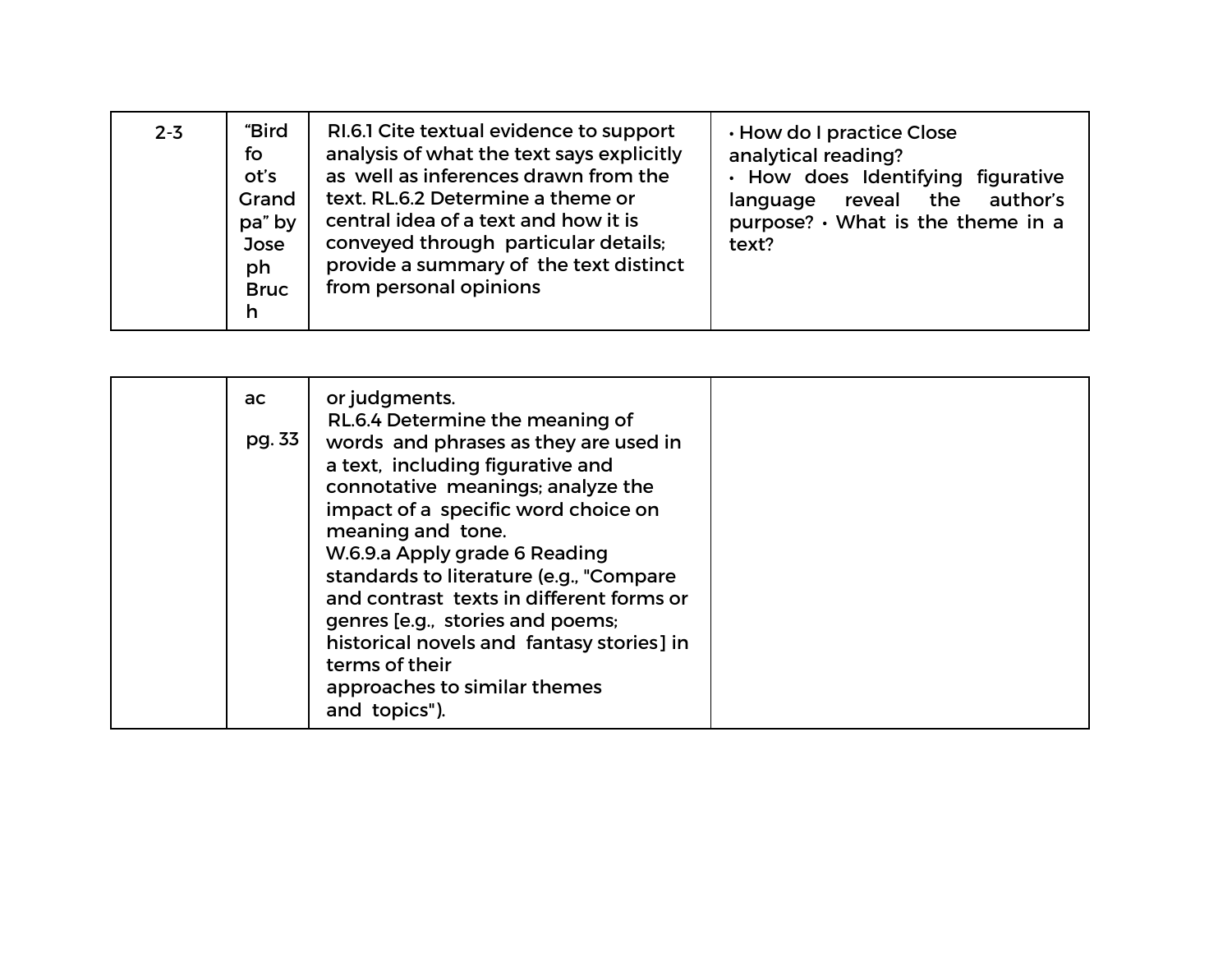| $3-5$ | "The<br>Teach<br>er<br>Who<br>Chang<br>ed My<br>Life"<br>by<br><b>Nichol</b><br>as<br>Gage<br>pgs.<br>35-38 | RI.6.1 Cite textual evidence to support<br>analysis of what the text says explicitly<br>as well as inferences drawn from the<br>text. RI.6.3 Analyze in detail how a key<br>individual, event, or idea is introduced,<br>illustrated, and elaborated in a text<br>(e.g., through examples or anecdotes).<br>RI.6.6 Determine an author's point of<br>view or purpose in a text and explain<br>how it is conveyed in a text.<br>RI.6.7 Integrate information presented<br>in different media or formats (e.g.,<br>visually, quantitatively) as well as in<br>words to develop a coherent<br>understanding of a topic or issue.<br>RL.6.9 Compare and contrast texts in | . What is the process of analyzing<br>multiple texts?<br>. What does analyzing character<br>reveal?<br>. How do authors create text to<br>achieve their purpose?<br>. How do I effectively analyze and<br>support a claim? |
|-------|-------------------------------------------------------------------------------------------------------------|-----------------------------------------------------------------------------------------------------------------------------------------------------------------------------------------------------------------------------------------------------------------------------------------------------------------------------------------------------------------------------------------------------------------------------------------------------------------------------------------------------------------------------------------------------------------------------------------------------------------------------------------------------------------------|----------------------------------------------------------------------------------------------------------------------------------------------------------------------------------------------------------------------------|
|-------|-------------------------------------------------------------------------------------------------------------|-----------------------------------------------------------------------------------------------------------------------------------------------------------------------------------------------------------------------------------------------------------------------------------------------------------------------------------------------------------------------------------------------------------------------------------------------------------------------------------------------------------------------------------------------------------------------------------------------------------------------------------------------------------------------|----------------------------------------------------------------------------------------------------------------------------------------------------------------------------------------------------------------------------|

| different forms or genres (e.g., stories<br>and poems, historical novels and<br>fantasy stories) in terms of their<br>approaches to similar themes and<br>topics. |  |
|-------------------------------------------------------------------------------------------------------------------------------------------------------------------|--|
|-------------------------------------------------------------------------------------------------------------------------------------------------------------------|--|